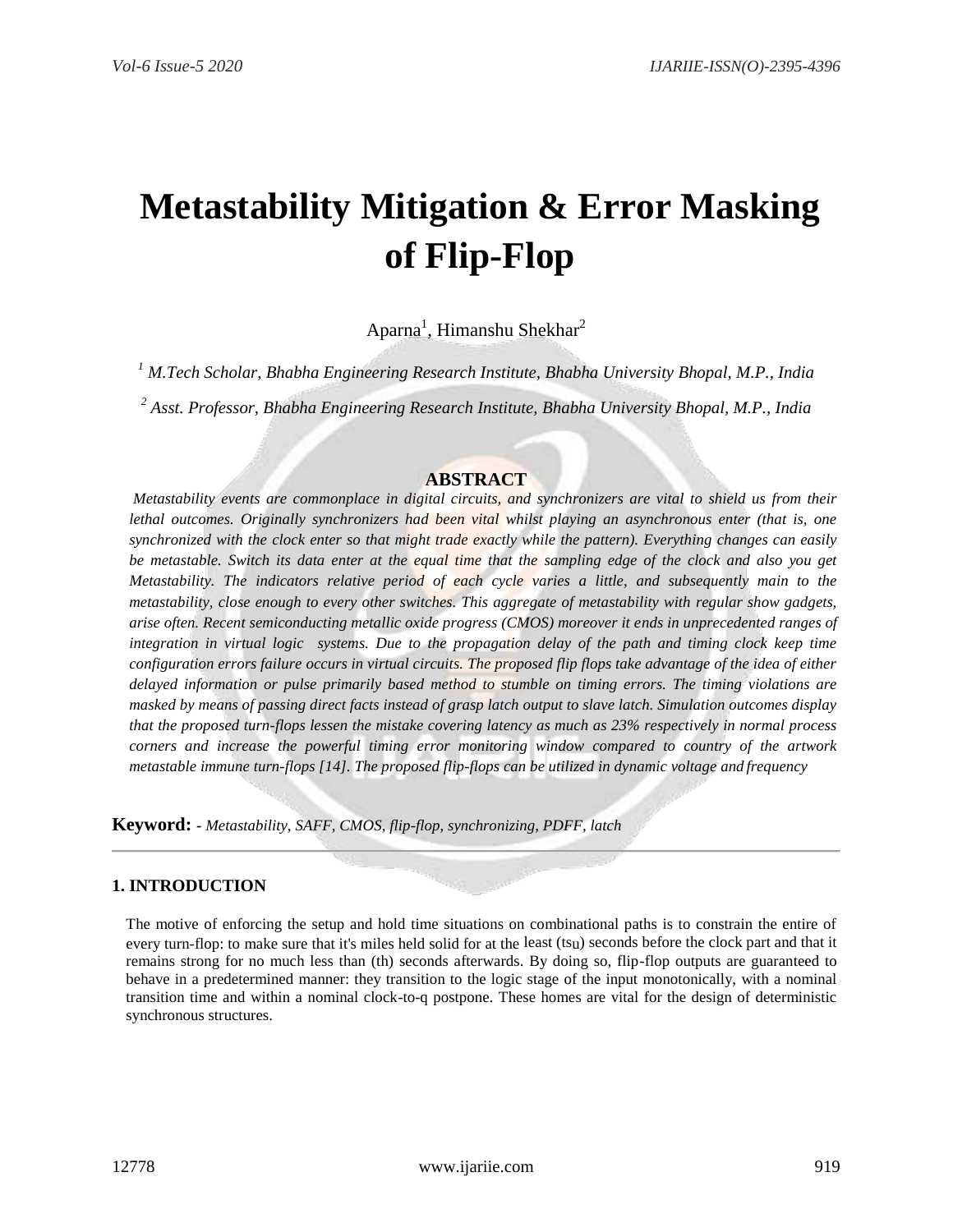### **2. PROPOSED WORK**

In this paintings, we analyze the metastability of the flip- flops in each qualitative and quantitative manners. Because turn-flops may additionally have unsymmetrical 0-1 and 1-zero output delays, we are able to use faster or slower propagation delay to pick out the exclusive output transitions. For example the zero-1 output postpone of PDFF and 1-zero output postpone of SAFF will both be called the faster propagation postpone.

In part-brought about flip-flops, enter facts is captured with the aid of an intermediate essential node in the grasp level earlier than it's far propagated to the output thru the slave stage. When the turn-flop is running close to the metastable area, the rivalry at that node can also propagate to the output and cause metastability. For qualitative analysis, we cognizance on figuring out and studying the important node in each flip-flop structure that reasons contention and results in metastability.

## **3. DESCRIPTION OF TEST CIRCUIT**

The possibility of a latch to go into in a metastable nation is that when the most input signal ends with violates of installation time and keep time necessities. This is the case while the country of the D input of a flip-flop adjustments at every clock facet. Any other relationship among the frequency of the sign on the D enter and the clock frequency will reduce the probability of the latch that's to be examined enter a metastable state. The worst case is when the frequency (fin) on the D input is, precisely  $1/2$  the clock frequency (fclk) (7).



## **4. FUNCTIONAL SIMULATION**

Microwind helps all the front-end to lower back- stop design go with the flow. For the frontend layout, we DSCH (digital schematic editor) who personal in-constructed ground simulator primarily based on virtual circuit. Users can also construct analog circuit and convert them into documents and use third party simulators like Microwind or pspiceSPICE. DSCH can convert virtual circuit in the Verilog file can nevertheless by means of synthesized for FPGA/CPLD gadgets from any supplier. The identical Verilog record can be compiled for the conversion of setting Microwind. CMOS provisions may be verified the use of included blend sign simulator and in addition analysis for the DRC, delays, section 2D, 3D view, etc.

#### **5. SIMULATION OF THE D-FLIP FLOP**

Since our instance is a D flip-flop in uses factors of fantastic facet touchy garage, the Q output follows the D enter whilst the clock transitions from low to high, as indicated with the aid of the upward arrows inside the diagram above (7). There is not any doubt that the good judgment level is gift at the time of the clock due to the fact the date is stable earlier than and after the clock part. This is rarely the case in the shift registers with numerous flooring. But it became a easy example first of all. We are only involved approximately the tremendous, of low to high clock part. Negative facet can be not noted. It is very smooth to peer Q follow D at the clock above. Compare this to the Fig. Under For quantitative evaluation, the  $\tau$  and the calculated metastability window ( $\delta$ ) values of the turn-flops are as compared in keeping with their faster and slower output propagation delays.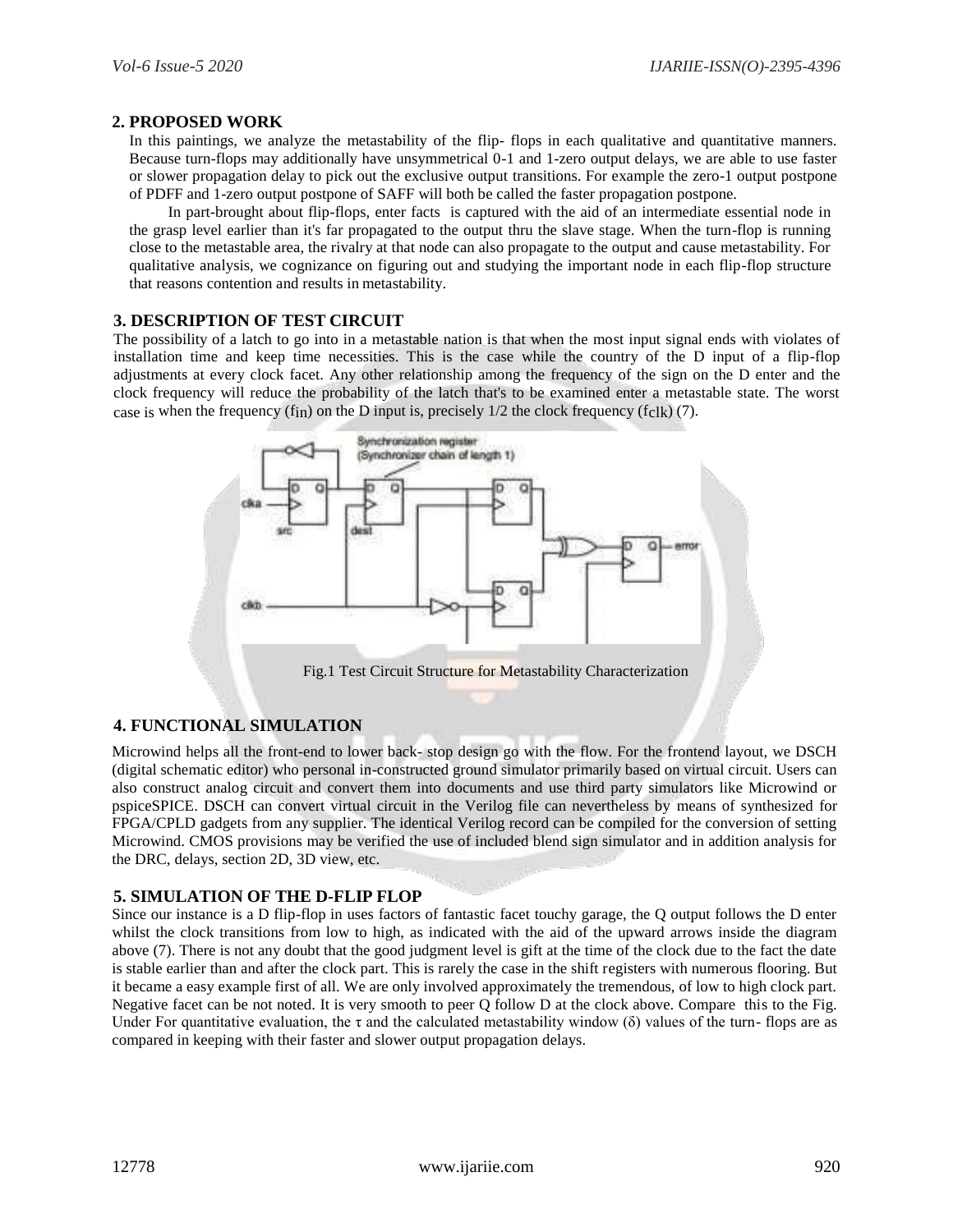

Figure 2 CMOS design basic d flip-flop



Figure 4 CMOS design metastabality of basic flip-flop



Figure 5 metastabality of basic flip-flop voltage vs time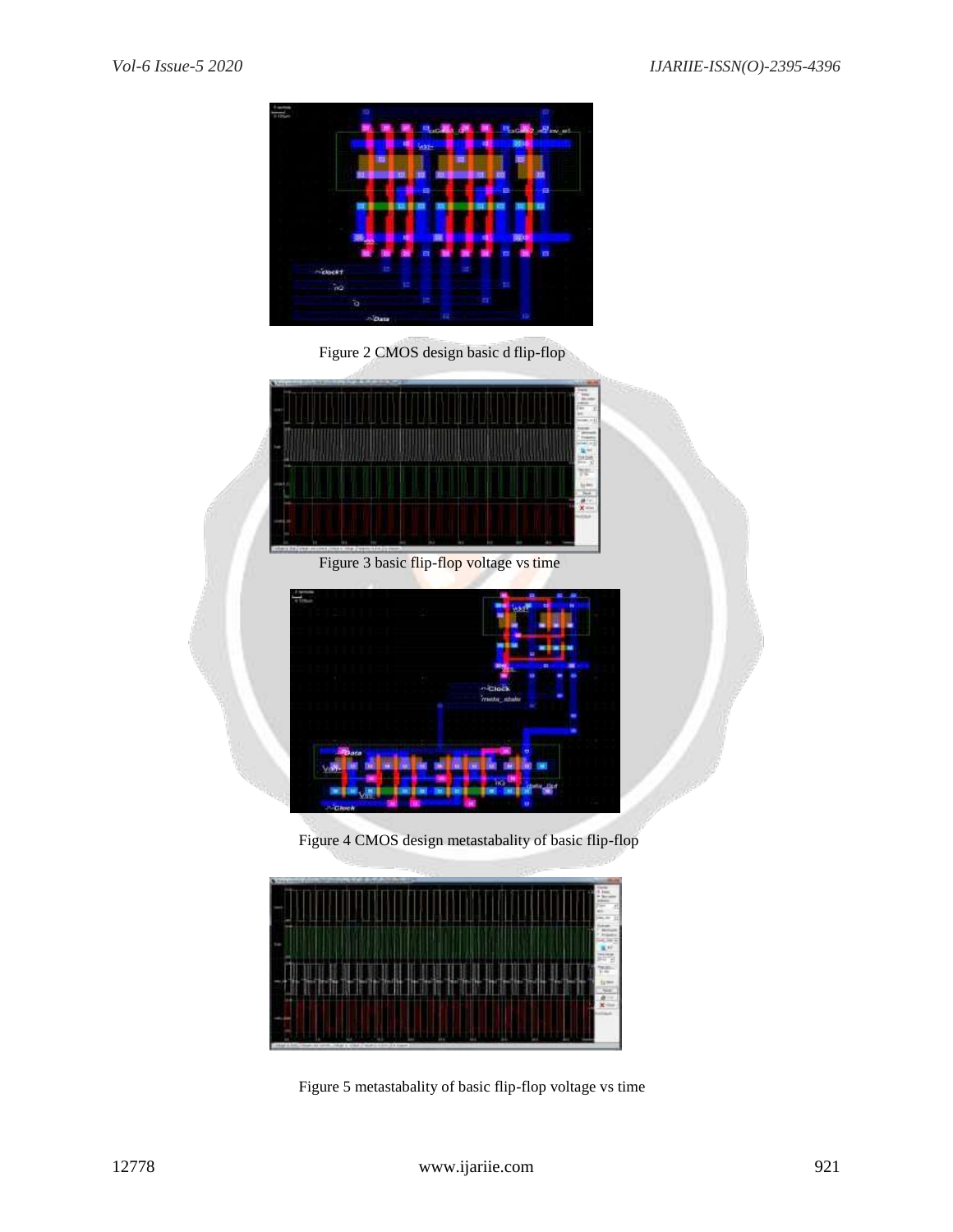

Figure 6 CMOS design metastabality of proposed flip-flop voltage



Figure 7 metastabality of proposed flip-flop voltage vs time

| parameter | Power       | Clock     | Number     | Metastable |
|-----------|-------------|-----------|------------|------------|
|           | dissipation | frequency | of         | error      |
|           |             |           | transistor |            |
| proposed  | $2.577$ uW  | $1.7$ Ghz | 22         | 10         |
| G.Sannena | 372.4 uW    | 500 Mhz   | 50         | 11         |
| et al     |             |           |            |            |

The paintings which has been proven in the Fig.6 suggests the metastable errors 10 compared with the paintings achieved within the preceding given paintings is tons more better performance as it offers us the mistake is 10 but formerly it changed into eleven to forty nine. There is lot of distinction between the electricity dissipation and switching delay.

The energy dissipation affects the circuit overall performance degradation which represents the Metastability delay. With the usage of transmission gate that reduces the stray capacitances and number of transistor requires designing the flip-flop circuit. The reduction in stray capacitances improves the postpone and strength dissipation in circuit. The performance of metastability robustness in 45 nm turn-turn is tested and a metastability occasions testing circuit is designed. Using faster the flip-flops decreases the setup and maintain instances of the turn-flop, which in flip decreases the time window that the flip-flop is prone to metastability while the input frequency is decreases, the probabilities of the input converting during the setup and keep time additionally decreases. Our circuit count metastable occasion and tolerate metastability is upload one or extra successive synchronizing flipflop to synchronize.

## **6. CONCLUSION**

The strength dissipation impacts the circuit performance degradation which represents the Metastability put off. With the usage of transmission gate that reduces the stray capacitances and quantity of transistor requires designing the turn-flop circuit. The reduction in stray capacitances improves the put off and strength dissipation